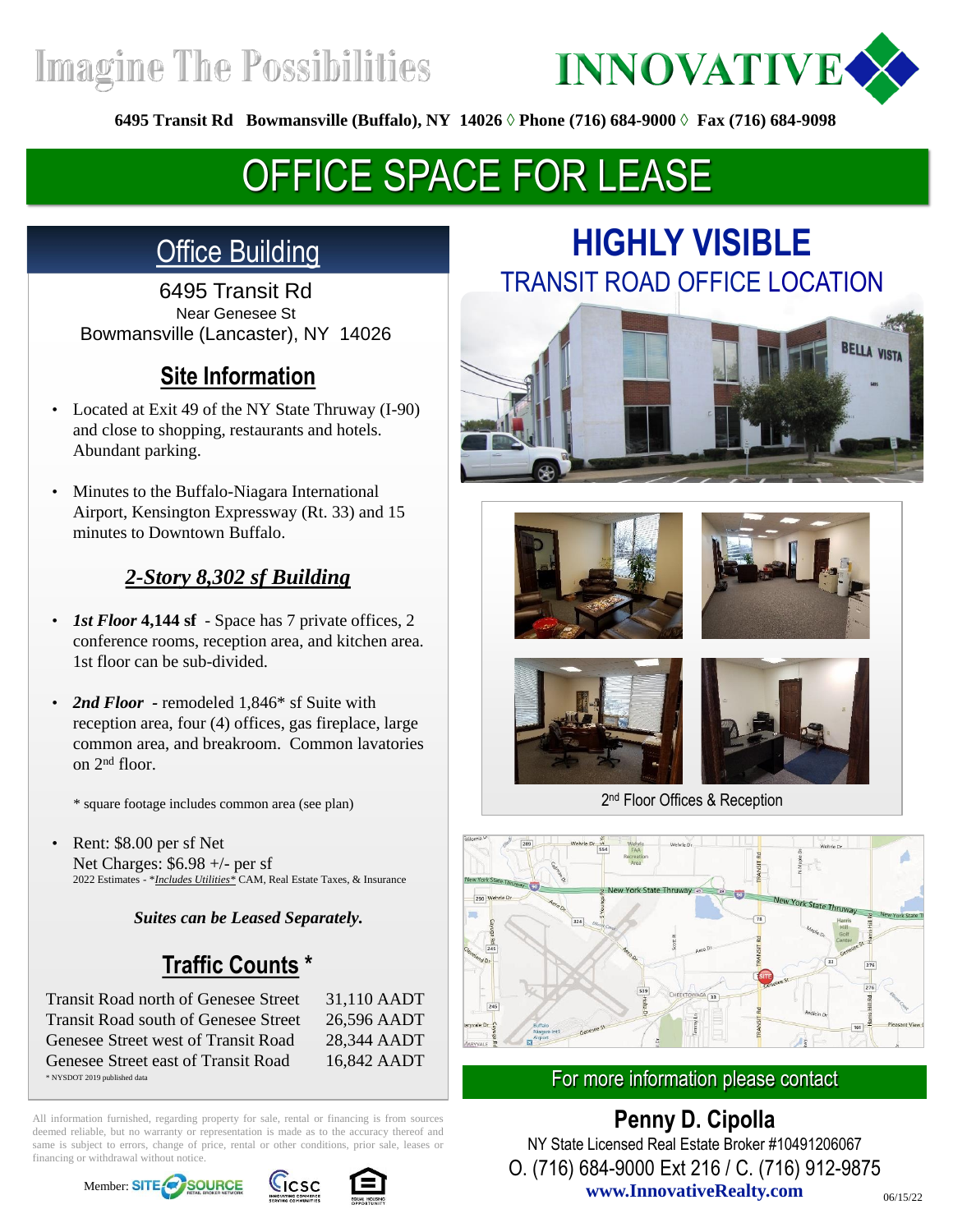## Bowmansville, NY – 1<sup>st</sup> Floor Office Space – Site Plan

**1st Floor Office Space**

**4,144 sf -** *AVAILABLE Suite can be Sub-Divided*



**www.InnovativeRealty.com**For more information please contact - **Penny D. Cipolla** O. (716) 684-9000 Ext 216 / C. (716) 912-9875NY State Licensed Real Estate Broker #10491206067